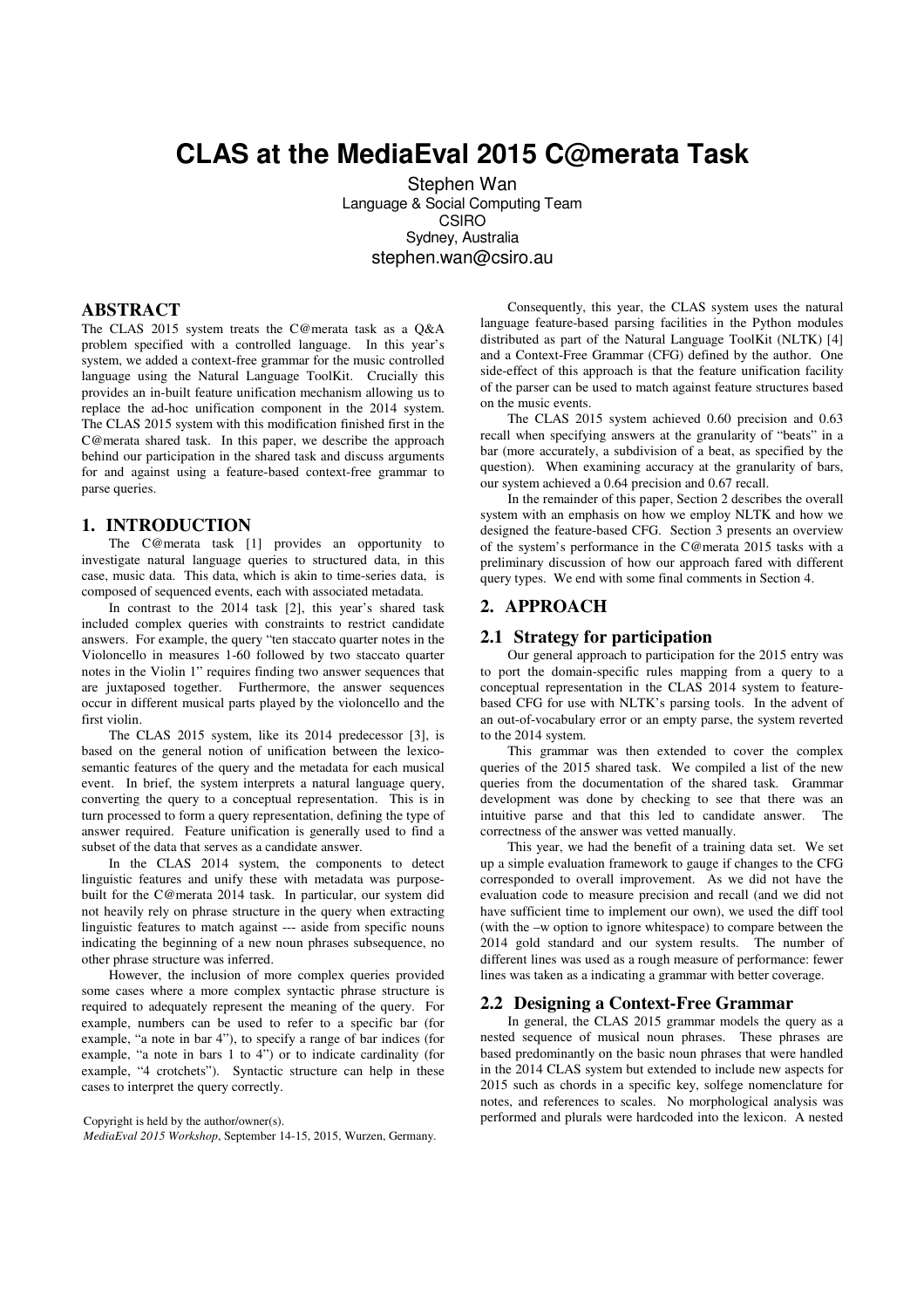semantic feature structure was propagated to the root to allow for matching against the data.

| Question Type                       | Example                            |  |  |
|-------------------------------------|------------------------------------|--|--|
| $1$ melody                          | dotted minim F#4                   |  |  |
| n_melody                            | five note melody in bars 1-10      |  |  |
| 1 harm                              | chord D2 E5 G5 in bars $54-58$     |  |  |
| texture                             | monophonic passage                 |  |  |
| follow                              | A minim followed by a quaver       |  |  |
| synch                               | chord $C4$ E4 against a $C5$       |  |  |
| perf                                | sforzando F2                       |  |  |
| instr                               | harmonic second in the Violin 2    |  |  |
| clef                                | four Gs in the treble clef         |  |  |
| time                                | F sharp in $6/8$ time in bars 1-20 |  |  |
| key                                 | sixteenth note G in G minor        |  |  |
| Toble 1<br>Augry types and evamples |                                    |  |  |

#### **Table 1. Query types and examples.**

We used domain-specific inferences to handle the queries. These depended, in part, on where preposition phrases are attached. For example, a preposition at the root of the parse was used for restrictions to bars and parts. Prepositions attached to sequence-based phrase constituents (typically the last element in the sequence) were used to represent metadata constraints that should be inherited by all elements in the sequence (for example, "C, D, E in crotchets"). Finally, a prepositional phrase in the noun phrase for the musical event itself was used to qualify the metadata (for example, "a chord in C").

Referring expressions proved to be a minor complication as we did not want to hardcode every enumerated object, such as a number, in the lexicon. We replaced numbers with a placeholder token "\_NUM\_" during the parsing process. The actual numeric value was then heuristically reinserted into the parse structure. The same mechanism was used for lyrics and enumerated part names like "Violin II".

When phrases like "followed by" were detected in the query, we split the query at that point to form two component queries. Each query was then treated independently and all candidates that were adjacent with respect to its time (bar and beat indices) were considered an answer.

#### **3. RESULTS AND DISCUSSION**

The evaluation was divided into a number of different query types. Examples of these are presented in Table 1 with the key elements in bold. We present the official evaluation results in Table 2. Results are reported for both beat and bar granularities.

In 2014, the worst category for our system was harmonic intervals and so we focused on this category, adding domainspecific inferences about notes, chords and scales to our handling of harmonic intervals. We are pleased to see that this led to good performance for this category.

Our approach to splitting a query into component parts that are juxtaposed led to good precision for the "synch" category but leaves room for improvement in terms of recall. Our inferences mechanism based on the attachment points of prepositional phrases led to the reasonable performance for the "instr", "clef" and "time" query categories.

We ignored cadences and texture in this year's effort and our performance suffers correspondingly for these query types. Due

to time restrictions, we were unable to add domain-specific knowledge to handle musical references such "Alberti bass", "arpeggios", and "descending scale". We were also only partially able to handle the restriction "melody" as in "melody C, D, E in the violin", as this requires an analysis of texture.

|               | Beat  | Beat   | Bar      | Bar    |
|---------------|-------|--------|----------|--------|
| Question Type | Prec. | Recall | Prec.    | Recall |
| $1$ melody    | 0.655 | 0.812  | 0.687    | 0.852  |
| n_melody      | 0.716 | 0.52   | 0.77     | 0.559  |
| 1 harm        | 0.66  | 0.62   | 0.702    | 0.66   |
| texture       | 0     | 0      | $\Omega$ | 0      |
| follow        | 0.312 | 0.484  | 0.323    | 0.5    |
| synch         | 0.818 | 0.25   | 1        | 0.306  |
| perf          | 0.955 | 0.467  | 0.955    | 0.467  |
| instr         | 0.677 | 0.708  | 0.72     | 0.753  |
| clef          | 0.415 | 0.519  | 0.431    | 0.538  |
| time          | 0.679 | 0.905  | 0.75     | 1      |
| key           | 1     | 0.625  | 1        | 0.625  |

**Table 2. Evaluation results for different query types.** 

Evaluation performance aside, it is worth reflecting on the strengths and weaknesses of our approach. Our NLTK-based system was notably slower on the 2014 training data set compared to our 2014 version. It is difficult to say which system is easier to maintain and develop. Intuitively, we believe the CFG may be easier to maintain given the ease of porting the 2014 resources to a CFG and the ability to write domain-specific rules based on phrase structure.

One limitation is that we are only able to handle queries licensed by the grammar, meaning we are unable to handle ungrammatical query. This is potentially too prescriptive, particularly if this were to be a real application. Our CFG deliberately allows metadata for notes to be accepted in any order (for example, "minim dotted  $# C4$ ") but this is the extent to which we accept an ungrammatical query. Finally, we found that feature unification as a paradigm for matching against metadata breaks down at times. The simplest case is that of intervals, the metadata value of the note name for the second note depends on the context of another note. For example, a "perfect fifth" is not always a "C, G" pattern. Enumerating all fifths seems inelegant. For these cases, other answering mechanisms are needed.

# **4. CONCLUSION**

The CLAS 2015 system treats the C@merata task as a Q&A problem using a controlled language. We use a feature-based context-free grammar to define a controlled language for the music domain and parse queries using the Natural Language ToolKit. The CLAS 2015 system with this modification finished first in the C@merata shared task.

### **5. ACKNOWLEDGEMENTS**

We would like to thank the organisers of C@merata for such an engaging, enlightening, and yet entertaining shared task.